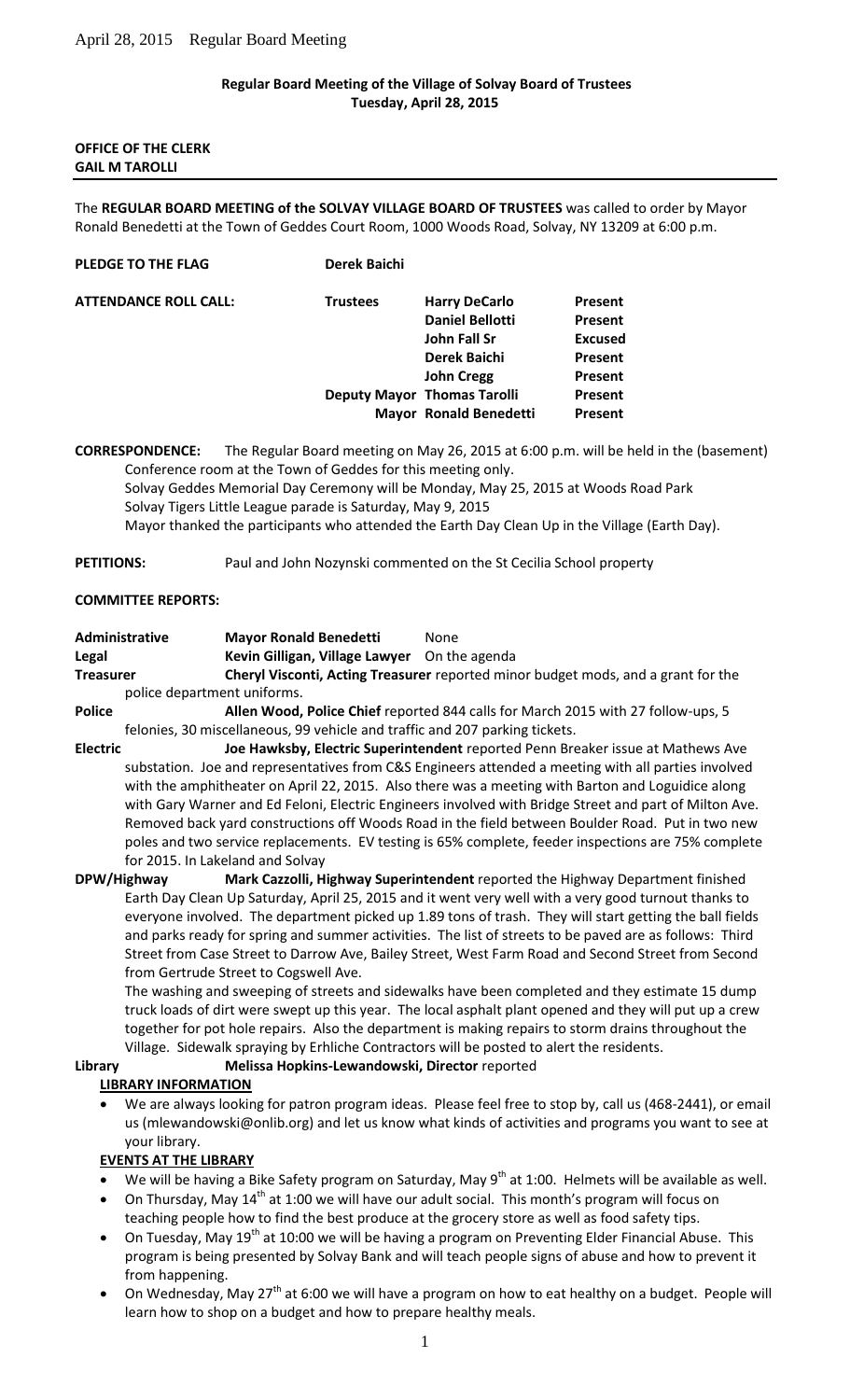## **FRIENDS OF THE LIBRARY**

• The Friends of the Library will be having their annual Book and Bake sale June 5 - 7 at the Solvay Firehouse. If people have books they would like to donate to the sale, they can be dropped off at the library May 23<sup>rd</sup> from 10 – 3, May 30<sup>th</sup> from 10 – 3, and June 2<sup>nd</sup> from 3 – 7:30.

| Codes             |                                                                                                                                                                                                                                                                          |              | None at this time        |                                        |                |                                                                                                                                                                                                          |                                                                                                                                                                                                                                                                                                                    |
|-------------------|--------------------------------------------------------------------------------------------------------------------------------------------------------------------------------------------------------------------------------------------------------------------------|--------------|--------------------------|----------------------------------------|----------------|----------------------------------------------------------------------------------------------------------------------------------------------------------------------------------------------------------|--------------------------------------------------------------------------------------------------------------------------------------------------------------------------------------------------------------------------------------------------------------------------------------------------------------------|
| <b>Stormwater</b> |                                                                                                                                                                                                                                                                          |              | None at this time        |                                        |                |                                                                                                                                                                                                          |                                                                                                                                                                                                                                                                                                                    |
|                   | <b>RESOLUTIONS:</b>                                                                                                                                                                                                                                                      |              |                          |                                        |                |                                                                                                                                                                                                          |                                                                                                                                                                                                                                                                                                                    |
| 1.                | <b>MOTION:</b><br><b>SECOND:</b><br>AYES:                                                                                                                                                                                                                                |              | <b>Derek Baichi</b><br>6 | <b>Harry DeCarlo</b><br><b>NAYES:</b>  | $\mathbf 0$    | Authorization from the Board of Trustees to approve the minutes from the April 7, Special<br>Board Meeting/Organizational and the Reading of the Minutes be herewith dispensed.<br><b>MOTION CARRIED</b> |                                                                                                                                                                                                                                                                                                                    |
| 2.                | Authorization from the Board of Trustees to approve the minutes from the April 8, Special<br>Board Meeting/Budget Public Hearing and the Reading of the Minutes be herewith dispensed.<br><b>MOTION:</b><br><b>John Cregg</b><br><b>Thomas Tarolli</b><br><b>SECOND:</b> |              |                          |                                        |                |                                                                                                                                                                                                          |                                                                                                                                                                                                                                                                                                                    |
|                   | AYES:                                                                                                                                                                                                                                                                    |              | 6                        | <b>NAYES:</b>                          | $\mathbf 0$    | <b>MOTION CARRIED</b>                                                                                                                                                                                    |                                                                                                                                                                                                                                                                                                                    |
| 3.                | and 0151709)<br><b>MOTION:</b><br><b>SECOND:</b><br><b>AYES:</b>                                                                                                                                                                                                         |              | <b>Derek Baichi</b><br>6 | <b>Thomas Tarolli</b><br><b>NAYES:</b> | 0              | <b>MOTION CARRIED</b>                                                                                                                                                                                    | Authorization from the Board of Trustees to pay C&S Engineers \$7655.00 for services rendered from<br>3/1/15 through 3/31/15. (Invoices 0151691, 0151692, 0151693, 0151695, 0151696, 0151697, 0151708,                                                                                                             |
| 4.                | <b>MOTION:</b><br><b>SECOND:</b>                                                                                                                                                                                                                                         |              | <b>John Cregg</b>        | <b>Thomas Tarolli</b>                  |                |                                                                                                                                                                                                          | Authorization from the Board of Trustees to pay Costello, Cooney & Fearon, PLLC for \$21,292.88<br>services rendered for the month of March 2015. (\$2,645.25 paid by electric, \$148.75 to be reimbursed<br>by Northland Communications) \$11,182.63 paid by general fund and \$7316.25 PBA interest Arbitration) |
|                   |                                                                                                                                                                                                                                                                          |              | <b>Harry DeCarlo</b>     |                                        | <b>Trustee</b> | <b>Voted</b>                                                                                                                                                                                             | <b>Yes</b>                                                                                                                                                                                                                                                                                                         |
|                   |                                                                                                                                                                                                                                                                          |              | <b>Daniel Bellotti</b>   |                                        | <b>Trustee</b> | <b>Voted</b>                                                                                                                                                                                             | <b>Yes</b>                                                                                                                                                                                                                                                                                                         |
|                   |                                                                                                                                                                                                                                                                          | John Fall Sr |                          |                                        | <b>Trustee</b> | Voted                                                                                                                                                                                                    | <b>Excused</b>                                                                                                                                                                                                                                                                                                     |
|                   |                                                                                                                                                                                                                                                                          |              | <b>Derek Baichi</b>      |                                        | <b>Trustee</b> | <b>Voted</b>                                                                                                                                                                                             | <b>No</b>                                                                                                                                                                                                                                                                                                          |

| <b>Thomas Tarolli</b>   | <b>Deputy Mayor</b> | Voted | Yes |
|-------------------------|---------------------|-------|-----|
| <b>Ronald Benedetti</b> | Mavor               | Voted | Yes |

**John Cregg Trustee Voted Yes**

The resolution was thereupon declared duly adopted. **April 28, 2015**

5. Authorization from the Board of Trustees to approve the Budget Modifications:

### **Village of Solvay General Fund Schedule of Proposed Budget Modifications For Approval at the April 2015 Regular Board Meeting**

|                 |                                 | (as modified )        | proposed<br><b>Budget</b> | newly modified       |
|-----------------|---------------------------------|-----------------------|---------------------------|----------------------|
| <b>Account</b>  | Title                           | <b>Current Budget</b> | Mod                       | <b>Budget Amount</b> |
| Revenue         |                                 |                       |                           |                      |
| 410010A         | <b>Real Estate Taxes</b>        | 3,115,540             | 6,677                     | 3,122,217            |
| 412550A         | <b>Village Clerk Fees</b>       | 1,000                 | 100                       | 1,100                |
| 415200A         | Police Fees                     | 1,000                 | (500)                     | 500                  |
| 415600A         | <b>Safety Inspection Fees</b>   | 7,258                 | 1,500                     | 8,758                |
| 415610A         | <b>Safety Registration Fees</b> | 4,370                 | 900                       | 5,270                |
| 425010A         | <b>Business Licenses</b>        | 2,000                 | 153                       | 2,153                |
| 425550A         | <b>Permits</b>                  | 30,841                | 631                       | 31,472               |
|                 | Total                           | 3,162,009             | 9,461                     | 3,171,470            |
| <b>Expenses</b> |                                 |                       |                           |                      |
| 5312.02         |                                 | 4,867                 | 306                       | 5,173                |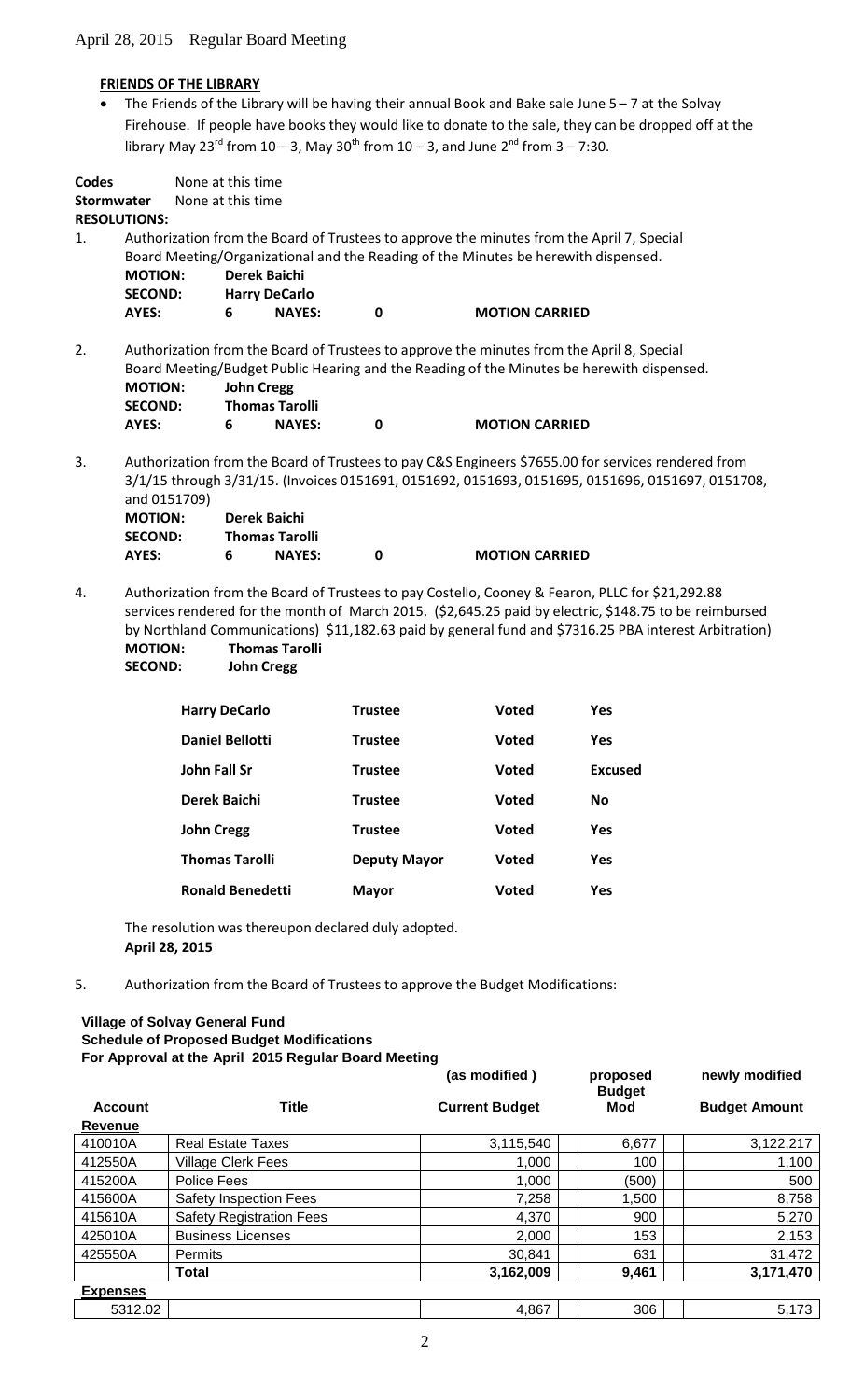|         | 5312.07                                                       |              | Police - Ammo                             |                                                                                                 |             | 53                                                                                                                                                                                                                                                                                                 | 285       | 338       |
|---------|---------------------------------------------------------------|--------------|-------------------------------------------|-------------------------------------------------------------------------------------------------|-------------|----------------------------------------------------------------------------------------------------------------------------------------------------------------------------------------------------------------------------------------------------------------------------------------------------|-----------|-----------|
|         | 5312.09                                                       |              |                                           | Police - Evidence Supplies                                                                      |             | 500                                                                                                                                                                                                                                                                                                | (271)     | 229       |
|         | 5312.11                                                       |              | Police - Uniforms                         |                                                                                                 |             | 1,966                                                                                                                                                                                                                                                                                              | 11,853    | 13,819    |
|         | 5312.13                                                       |              |                                           | <b>Police - Equipment Repairs</b>                                                               |             | 1,200                                                                                                                                                                                                                                                                                              | 300       | 1,500     |
|         | 5312.15                                                       |              | Police - Office Supplies                  |                                                                                                 |             | 2,500                                                                                                                                                                                                                                                                                              | (500)     | 2,000     |
|         | 5312.17                                                       |              | Police - Computers                        |                                                                                                 |             | 6,000                                                                                                                                                                                                                                                                                              | (708)     | 5,292     |
| 512104A |                                                               |              | Mayor - Other                             |                                                                                                 |             | 2,600                                                                                                                                                                                                                                                                                              | 200       | 2,800     |
| 513554A |                                                               |              | Assessor - Other                          |                                                                                                 |             | 5,813                                                                                                                                                                                                                                                                                              | 40        | 5,853     |
| 514104A |                                                               |              | Village Clerk - Other                     |                                                                                                 |             | 1,000                                                                                                                                                                                                                                                                                              | 500       | 1,500     |
| 514504A |                                                               |              | Election - Other                          |                                                                                                 |             | 940                                                                                                                                                                                                                                                                                                | 611       | 1,551     |
| 519304A |                                                               |              | Judgements & Claims                       |                                                                                                 |             |                                                                                                                                                                                                                                                                                                    | 11,575    | 11,575    |
| 531201A |                                                               |              | Police - Wages                            |                                                                                                 |             | 1,175,241                                                                                                                                                                                                                                                                                          | (11, 265) | 1,163,976 |
| 550104A |                                                               |              | St. Admin - Other                         |                                                                                                 |             | 5,000                                                                                                                                                                                                                                                                                              | 250       | 5,250     |
| 551101A |                                                               |              |                                           | Street Maintenance - Wages                                                                      |             | 242,165                                                                                                                                                                                                                                                                                            | (32, 341) | 209,824   |
| 551421A |                                                               |              |                                           | Snow Removal - Wages                                                                            |             | 123,380                                                                                                                                                                                                                                                                                            | 32,341    | 155,721   |
| 590458A |                                                               |              | Life Insurance                            |                                                                                                 |             | 11,000                                                                                                                                                                                                                                                                                             | (1,000)   | 10,000    |
| 590558A |                                                               |              | <b>Disability Insurance</b>               |                                                                                                 |             | 1,300                                                                                                                                                                                                                                                                                              | 200       | 1,500     |
| 590608A |                                                               |              | Health Insurance                          |                                                                                                 |             | 596,510                                                                                                                                                                                                                                                                                            | (10, 716) | 585,794   |
| 597200A |                                                               |              | Statuatory Bond - Prin                    |                                                                                                 |             |                                                                                                                                                                                                                                                                                                    | 7,472     | 7,472     |
| 597201A |                                                               |              | Statuatory Bond - Int                     |                                                                                                 |             |                                                                                                                                                                                                                                                                                                    | 329       | 329       |
|         | <b>MOTION:</b>                                                | <b>Total</b> | <b>Derek Baichi</b>                       |                                                                                                 |             | 2,182,035                                                                                                                                                                                                                                                                                          | 9,461     | 2,191,496 |
|         |                                                               |              |                                           |                                                                                                 |             |                                                                                                                                                                                                                                                                                                    |           |           |
|         | <b>SECOND:</b><br>AYES:                                       |              | <b>John Cregg</b><br>6                    | <b>NAYES:</b>                                                                                   | 0           | <b>MOTION CARRIED</b>                                                                                                                                                                                                                                                                              |           |           |
|         | <b>MOTION:</b><br><b>SECOND:</b>                              |              | <b>Harry DeCarlo</b><br><b>John Cregg</b> |                                                                                                 |             |                                                                                                                                                                                                                                                                                                    |           |           |
|         | AYES:                                                         |              | 6                                         | <b>NAYES:</b>                                                                                   | $\mathbf 0$ | <b>MOTION CARRIED</b>                                                                                                                                                                                                                                                                              |           |           |
| 7.      | Contract)<br><b>MOTION:</b><br><b>SECOND:</b><br><b>AYES:</b> |              | <b>Derek Baichi</b><br>6                  | <b>Thomas Tarolli</b><br><b>NAYES:</b>                                                          | $\mathbf 0$ | Authorization from the Board of Trustees to approve the Electric Commission recommendation that the<br>Village Board renew the TCC contract at the present allocation level. (Transmission Congestion<br><b>MOTION CARRIED</b>                                                                     |           |           |
| 8.      | <b>MOTION:</b><br><b>SECOND:</b><br>AYES:                     |              | <b>Harry DeCarlo</b><br>6                 | rendered and disbursements incurred through 02/28/15.<br><b>Thomas Tarolli</b><br><b>NAYES:</b> | $\mathbf 0$ | Authorization from the Board of Trustees to pay Coughlin and Gerhart LLP \$8,442.00 for services<br><b>MOTION CARRIED</b>                                                                                                                                                                          |           |           |
| 9.      | <b>MOTION:</b><br><b>SECOND:</b><br><b>AYES:</b>              |              | <b>Derek Baichi</b><br>6                  | <b>Daniel Bellotti</b><br><b>NAYES:</b>                                                         | 0           | Authorization from the Board of Trustees to approve the Highway Department request to place one (1)<br>2005 Ford Stak Truck, Vin #1FDAF56Y15EA33897 up to auction through Auctions Internationals. This is<br>to be declared surplus and no longer needed by the Village.<br><b>MOTION CARRIED</b> |           |           |
|         |                                                               |              |                                           |                                                                                                 |             |                                                                                                                                                                                                                                                                                                    |           |           |
| 10.     |                                                               |              |                                           |                                                                                                 |             | Authorization from the Board of Trustees to approve the Highway Department request to place one (1)<br>2008 Ford pick up, Vin# 1FTWW31YX8EE40434 up to auction through Auctions Internationals. This is to                                                                                         |           |           |

be declared surplus and no longer needed by the Village. **MOTION: Daniel Bellotti SECOND: Derek Baichi AYES: 6 NAYES: 0 MOTION CARRIED**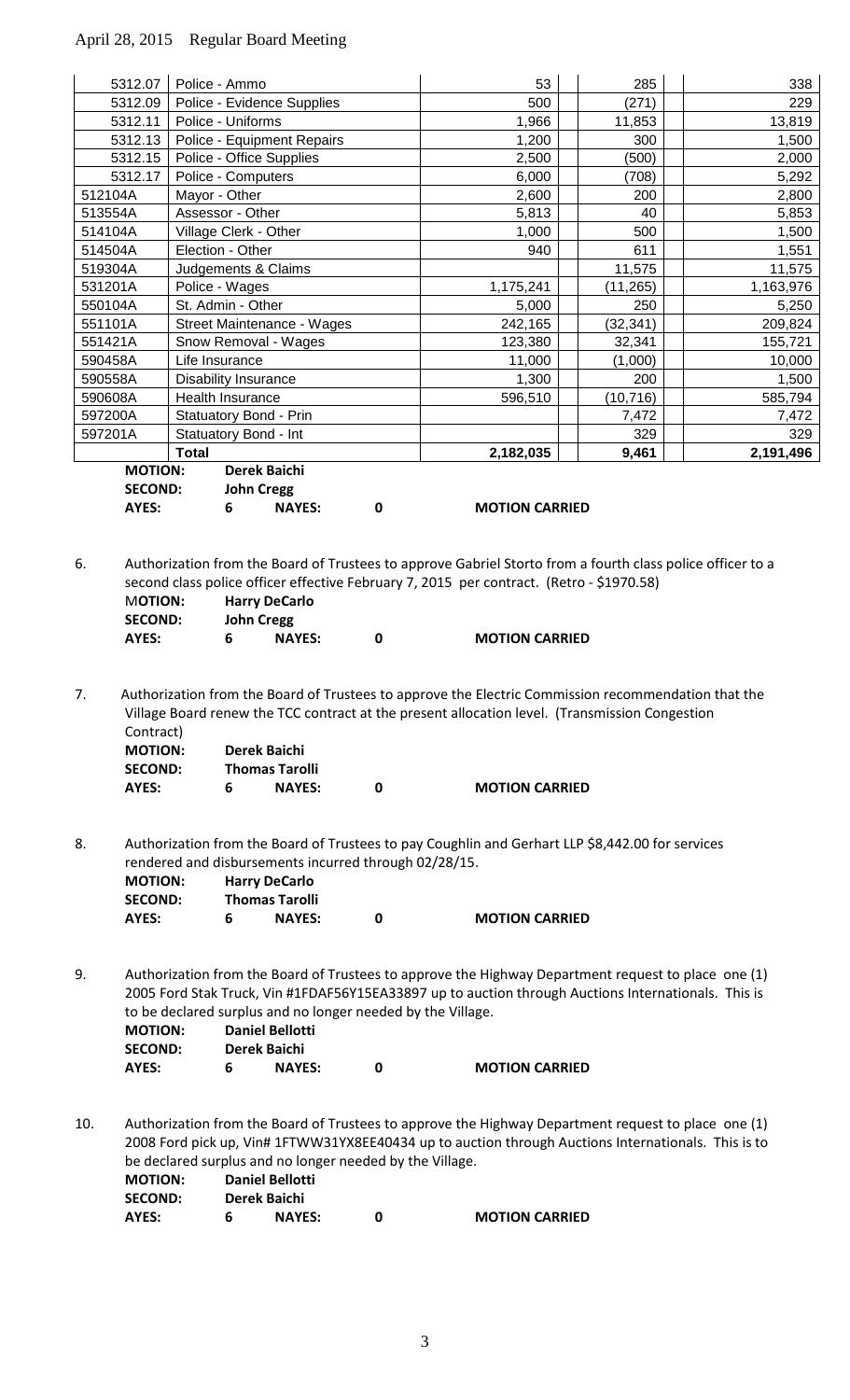11. At a regular meeting of the Board of Trustees of the Village of Solvay, Onondaga County, New York, held at the Geddes Town Hall, 1000 Woods Road, in Solvay, New York, located in said Village, on the 28th day of April, 2015, at 6:00 o'clock P.M., Prevailing Time.

The meeting was called to order by Mayor Ronald Benedetti, and upon roll being called, the following were present:

| <b>PRESENT:</b> | Mayor Ronald Benedetti         |
|-----------------|--------------------------------|
|                 | <b>Trustee Daniel Bellotti</b> |
|                 | <b>Trustee Thomas Tarolli</b>  |
|                 | Trustee John Cregg             |
|                 | Trustee Derek Baichi           |
|                 | <b>Trustee Harry DeCarlo</b>   |
| ABSENT:         | Trustee John R. Fall, Sr.      |

The following resolution was offered by Trustee Derek Baichi, who moved its adoption, seconded by Trustee John Cregg, to-wit:

BOND ANTICIPATION NOTE RESOLUTION DATED April 28, 2015.

A RESOLUTION OF THE BOARD OF TRUSTEES OF THE VILLAGE OF SOLVAY, ONONDAGA COUNTY, NEW YORK, AUTHORIZING THE PURCHASE OF A NEW 2016 INTERNATIONAL 7500 SFA 4X4 TRUCK WITH PLOW EQUIPMENT, SALT SPREADER, 5-YEAR COMPREHENSIVE ENGINE WARRANTY AND RELATED ACCESSORY FEATURES IN ACCORDANCE WITH ONONDAGA COUNTY BID NUMBER 7823, FOR THE USE OF THE DPW DEPARTMENT OF THE VILLAGE OF SOLVAY, ONONDAGA COUNTY, NEW YORK, AT A MAXIMUM ESTIMATED COST OF \$210,000 AND AUTHORIZING THE ISSUANCE OF UP TO \$210,000 SERIAL BONDS OF SAID VILLAGE TO PAY THE COST THEREOF.

**BE IT RESOLVED**, by the affirmative vote of not less than two thirds of the total voting strength of the Board of Trustees of the Village of Solvay, Onondaga County, New York (the "Village"), as follows:

Section 1. The purchase of a new 2016 International 7500 SFA 4x4 truck, with Viking Plow Equipment, salt spreader and accessory features and 5-year Comprehensive Engine Warranty, in accordance with specifications set forth in Onondaga County bid no. 7823, is hereby authorized. This truck and related equipment is authorized to be acquired through a piggyback purchase pursuant to Onondaga County bid number 7823 from Navistar, Inc.

**Section 2.** The maximum estimated cost of such class of objects or purposes is \$210,000 and the plan for the financing thereof is as follows:

By issuance of \$210,000 serial bonds of said Village, hereby authorized to be issued pursuant to the Local Finance Law.

**Section 3.** It is hereby determined that the period of probable usefulness of the aforesaid class of objects or purposes is five (5) years, pursuant to subdivision 29 of paragraph (a) of Section 11.00 of the Local Finance Law. It is hereby further determined that the maximum maturity of the serial bonds herein authorized will not exceed five (5) years.

**Section 4.** Subject to the provisions of the Local Finance Law, the power to authorize the issuance of and to sell bond anticipation notes in anticipation of the issuance and sale of the serial bonds herein authorized, including renewals of such notes, is hereby delegated to the Acting Treasurer. Such notes shall be of such terms, form and contents, and shall be sold in such manner, as may be prescribed by said Acting Treasurer, consistent with the provisions of the Local Finance Law.

### **Section 5**

The faith and credit of said Village of Solvay, Onondaga County, New York, are hereby irrevocably pledged to the payment of the principal of and interest on such obligations as the same respectively become due and payable. An annual appropriation shall be made in each year sufficient to pay the principal of and interest on such obligations becoming due and payable in such year.

### **Section 6**

The validity of such bonds and bond anticipation notes may be contested only if:

a) Such obligations are authorized for an object or purpose for which said Village is not authorized to expend money; or

b) The provisions of law which should be complied with at the date of publication of this resolution are not substantially complied with, and an action, suit or proceeding contesting such validity is commenced within twenty (20) days after the date of such publication; or

c) Such obligations are authorized in violation of the provisions of the Constitution. **Section 7**

This resolution which takes effect immediately shall be published in full in the *Post Standard*, the official newspaper, together with a notice of the Village Clerk in substantially the form provided in Section 81.00 of the Local Finance Law.

The question of the adoption of the foregoing resolution was duly put to a vote on roll call, which resulted as follows: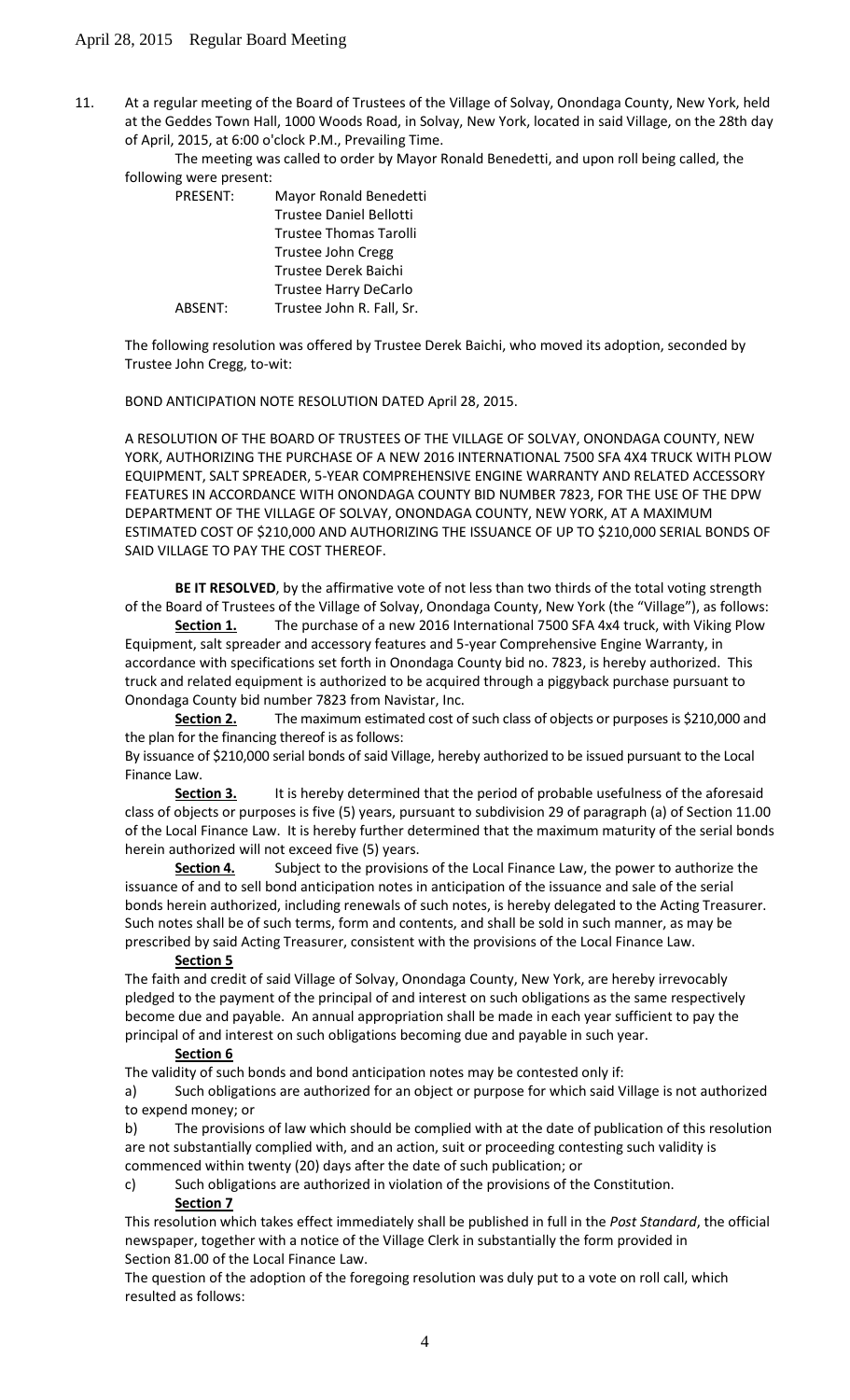| Daniel Bellotti                                    | <b>VOTING</b> | YFS            |  |  |  |
|----------------------------------------------------|---------------|----------------|--|--|--|
| John R. Fall, Sr.                                  | <b>VOTING</b> | <b>EXCUSED</b> |  |  |  |
| <b>Thomas Tarolli</b>                              | <b>VOTING</b> | <b>YFS</b>     |  |  |  |
| John Cregg                                         | <b>VOTING</b> | <b>YES</b>     |  |  |  |
| Derek Baichi                                       | <b>VOTING</b> | <b>YES</b>     |  |  |  |
| Harry DeCarlo                                      | <b>VOTING</b> | <b>YES</b>     |  |  |  |
| Ronald Benedetti                                   | <b>VOTING</b> | <b>YES</b>     |  |  |  |
| The resolution was therewean declared duly adopted |               |                |  |  |  |

The resolution was thereupon declared duly adopted.

#### **\* \* \* \* \* \* \* \* \* \***

### **STATE OF NEW YORK ) COUNTY OF ONONDAGA) ss.:**

I, the undersigned Clerk of the Village of Solvay, Onondaga County, New York, DO HEREBY CERTIFY:

That I have compared the foregoing copy of the minutes of the meeting of the Village Board of said Village, including the resolution contained therein, held on April 28, 2015, with the original thereof on file in my office, and that the same is a true and correct copy of said original and of the whole of said original so far as the same relates to the subject matters therein referred to.

I, FURTHER CERTIFY that all members of said Board had due notice of said meeting that,pursuant to Section 103 of the Public Officers Law, said meeting was open to the general public.

The resolution published herewith has been adopted on the 28th day of April, 2015 by the Village Board of the Village of Solvay and the validity of the obligations authorized by such amendment to bond resolution may be hereafter contested only if such obligations were authorized for an object or purpose for which the Village Board is not authorized to expend money or if the provisions of law which should have been complied with as of the date of publication of this notice were not substantially complied with, and an action, suit or proceeding contesting such validity is commenced within twenty (20) days after the date of publication of this notice, or such obligations were authorized in violation of the provisions of the constitution.

IN WITNESS WHEREOF, I have hereunto set my hand and affixed the seal of said Village on April 28, 2015.

\_\_\_\_\_\_\_\_\_\_\_\_\_\_\_\_\_\_\_\_\_\_\_\_\_\_\_\_\_\_\_\_\_\_\_\_

|     |                     |   |                                                                               | <b>Gail M. Tarolli</b> |                                                                                                              |
|-----|---------------------|---|-------------------------------------------------------------------------------|------------------------|--------------------------------------------------------------------------------------------------------------|
|     |                     |   |                                                                               | <b>Village Clerk</b>   |                                                                                                              |
|     | (SEAL)              |   |                                                                               |                        |                                                                                                              |
|     |                     |   |                                                                               |                        |                                                                                                              |
|     |                     |   |                                                                               |                        |                                                                                                              |
|     |                     |   |                                                                               |                        |                                                                                                              |
|     |                     |   |                                                                               |                        | Resolved that this Board of Trustees move into Executive Session to discuss a personnel matter at 7:22 p.m.  |
|     | <b>MOTION:</b>      |   | <b>Derek Baichi</b>                                                           |                        |                                                                                                              |
|     | <b>SECOND:</b>      |   | <b>Thomas Tarolli</b>                                                         |                        |                                                                                                              |
|     | AYES:               | 6 | <b>NAYES:</b>                                                                 | $\mathbf{0}$           | <b>MOTION CARRIED</b>                                                                                        |
|     |                     |   |                                                                               |                        | Resolved that the Executive Session be closed and that this Board return to the regular meeting at 8:07 p.m. |
|     | <b>MOTION:</b>      |   | <b>Daniel Bellotti</b>                                                        |                        |                                                                                                              |
|     | <b>SECOND:</b>      |   | <b>John Cregg</b>                                                             |                        |                                                                                                              |
|     | AYES:               | 6 | <b>NAYES:</b>                                                                 | 0                      | <b>MOTION CARRIED</b>                                                                                        |
|     |                     |   |                                                                               |                        |                                                                                                              |
|     |                     |   | No action was taken at the Executive session meeting.                         |                        |                                                                                                              |
|     | <b>NEW BUSINESS</b> |   |                                                                               |                        |                                                                                                              |
| 12. |                     |   |                                                                               |                        | Authorization from the Board of Trustees to approve Deborah Parker as a fulltime Informational Aide          |
|     | <b>MOTION:</b>      |   | effective May 4, 2015 at a rate of \$12.92 per hour.<br><b>Thomas Tarolli</b> |                        |                                                                                                              |
|     | <b>SECOND:</b>      |   | <b>Derek Baichi</b>                                                           |                        |                                                                                                              |
|     |                     |   |                                                                               |                        |                                                                                                              |

| <b>Harry DeCarlo</b>   | <b>Trustee</b> | Voted | Yes            |
|------------------------|----------------|-------|----------------|
| <b>Daniel Bellotti</b> | <b>Trustee</b> | Voted | Yes            |
| John Fall Sr           | <b>Trustee</b> | Voted | <b>Excused</b> |